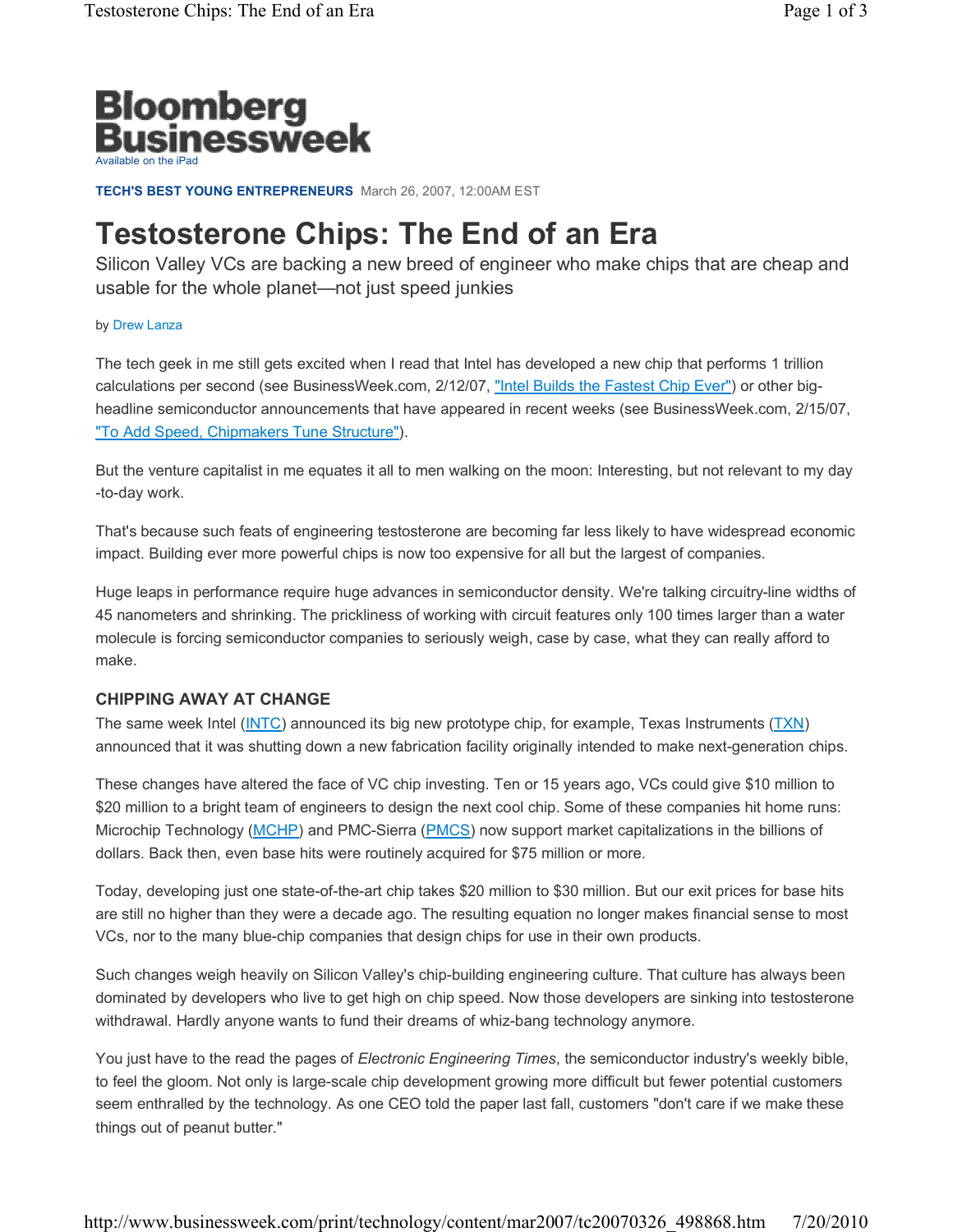## **LESS IS MOORE**

That's why all the discussion about the continued viability of Moore's Law has lost the interest of the VC community. That law, formulated by Intel co-founder Gordon Moore in 1965, forecast a doubling every 12 months or so of the number of transistors on a chip.

On a technical level, Moore's cycles will no doubt continue to turn (albeit at a pace more like 18 to 24 months). But on a commercial level, Moore's Law is undergoing redefinition. Instead of putting twice as many transistors on a chip, people are asking: "Why not use the same number but make the resulting chip half as expensive and twice as reliable?"

Speaking as a typical business consumer of computer power, I cheer such thoughts. My spreadsheets now run fast enough, thank you. And do I really need to give spam the ability to find me twice as rapidly? My computing needs, along with the bulk of the world's population's, lie elsewhere.

That's why a new breed of engineer—someone who gets excited by creating maximum utility for users around the planet—is coming to prominence. Instead of designing the next Pentium chip at 10 times the speed, these engineers live to build the next wireless standard 802.11 chip that costs a buck and runs on AA batteries for three years.

But cheaper doesn't mean easier. Achieving low cost and reliability is, if anything, more daunting than achieving blazing speed.

High-end cell phones and high-end PCs have all the bells and whistles—just throw in the kitchen sink. Cheap is harder to design. To build a \$100 laptop for kids around the world, how many ports do you leave out? (See BusinessWeek.com, 3/1/07, "The Face of the \$100 Laptop.")

There's a lot going for us in the cheaper-and-simpler-is-better camp. The semiconductor manufacturing processes and tools for chip technologies that are 5 to 10 years old are surprisingly robust.

Engineers willing to leave their egos at the door and use these "old" technologies can still instill surprising amounts of functionality—antennas, tuners, microcomputers, etc.—on just one chip and get it right the first time. The economics of VC chip investing thus gains new life.

#### **"INTERNET OF THINGS"**

These new chips and their applications are leading us to the final stage of the Information Revolution: The Internet Everywhere. Small, cheap, and highly power-efficient chips are beginning to cover the surface of the planet.

These chips will go into products used by billions of emerging consumers in places like China, India, Brazil, and Russia—not only the \$100 PC but the \$25 cell phone that will enable, for example, a Chinese farmer to communicate with his son in Shanghai, check on the weather and the price of rice, and perhaps even get updates on the 2008 Beijing Olympics.

At the same time, the new, low-power chips will also go into the billions of things accumulated by the more developed world. Expect a \$5 wireless night light near your washing machine that glows red when your local utility anticipates a brownout. Or a \$3 chip in your automobile that continuously displays traffic and weather. Or a \$10 chip that fastens to your lapel and measures caloric intake. This expanding Internet of Things gives eyes, ears, and a voice to the things all around us.